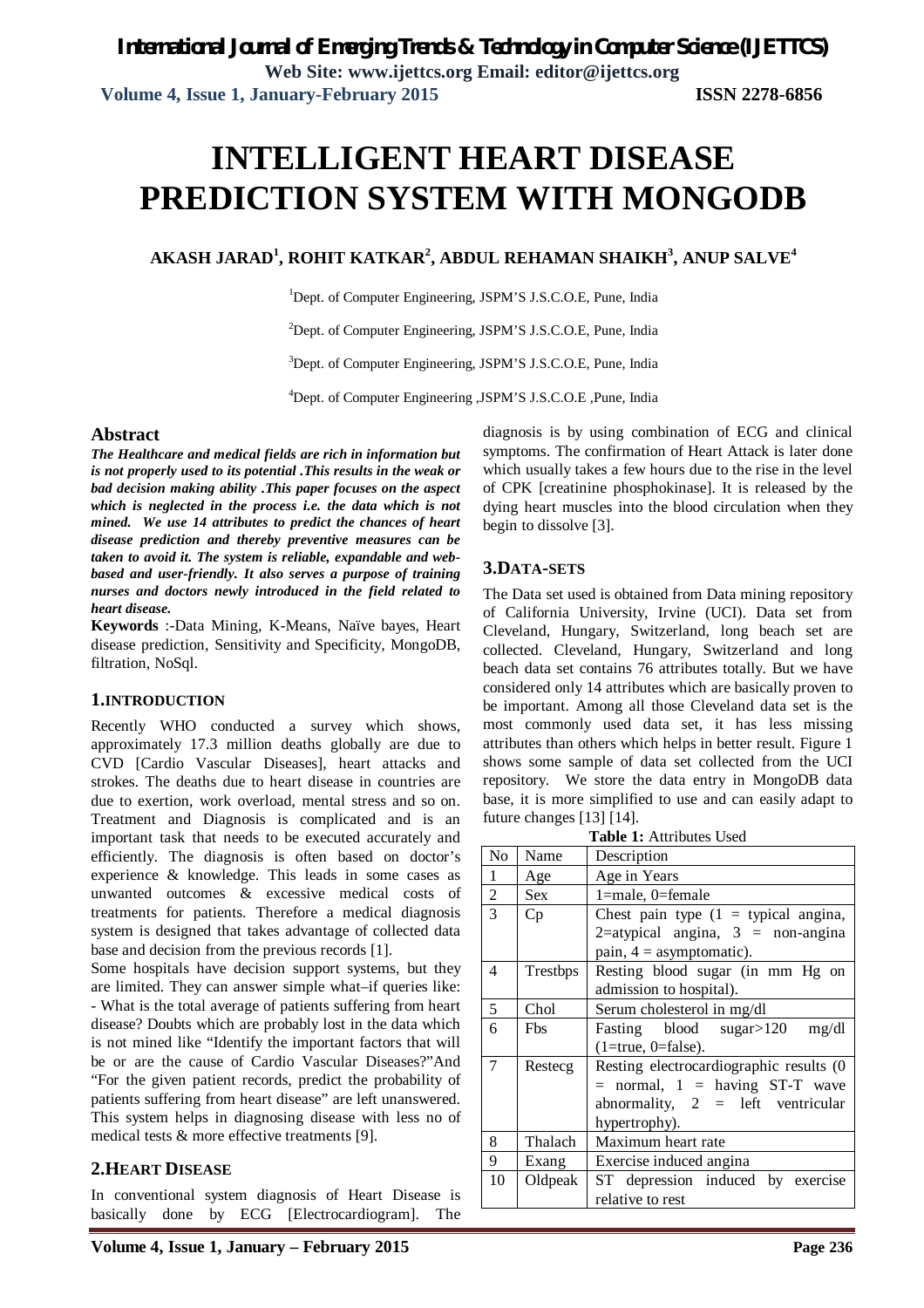# *International Journal of Emerging Trends & Technology in Computer Science (IJETTCS)* **Web Site: www.ijettcs.org Email: editor@ijettcs.org**

# **Volume 4, Issue 1, January-February 2015 ISSN 2278-6856**

| 11 | Slope | Slope of the peak exercise ST segment         |
|----|-------|-----------------------------------------------|
|    |       | $(1 = up \text{ sloping}, 2 = flat, 3 = down$ |
|    |       | sloping)                                      |
| 12 | Ca    | Number of major vessels colored by            |
|    |       | Fluoroscopy                                   |
| 13 | Thal  | $3=$ normal, 6=fixed defect, 7=               |
|    |       | reversible defect                             |
| 14 | num   | Class $(0=$ healthy, $1=$ have heart          |
|    |       | disease).                                     |

|                 | A   | B              | Ċ              | D                                                     | E   | F              | G              | H   |                |     | K              | L              | M              | N               |
|-----------------|-----|----------------|----------------|-------------------------------------------------------|-----|----------------|----------------|-----|----------------|-----|----------------|----------------|----------------|-----------------|
| $\mathbf{1}$    | Age | Sex            | Cp             | Trestbps Chol Fbs Restecg Thalach Exang Oldpeak Slope |     |                |                |     |                |     |                | Ca             |                | <b>Thal Num</b> |
| $\overline{2}$  | 63  | 1              | 1              | 145                                                   | 233 | 1              | $\overline{2}$ | 150 | 0              | 2.3 | 3              | 0              | 6              | 0               |
| 3               | 67  | 1              | $\overline{4}$ | 160                                                   | 286 | 0              | $\overline{c}$ | 108 | 1              | 1.5 | 2              | 3              | 3              | $\overline{2}$  |
| $\overline{4}$  | 67  | $\overline{1}$ | 4              | 120                                                   | 229 | 0              | $\overline{2}$ | 129 | $\overline{1}$ | 2.6 | $\overline{c}$ | $\overline{2}$ | $\overline{7}$ | $\mathbf{1}$    |
| 5               | 37  | 1              | 3              | 130                                                   | 250 | 0              | 0              | 187 | 0              | 3.5 | 3              | 0              | 3              | 0               |
| 6               | 41  | $\overline{0}$ | $\overline{2}$ | 130                                                   | 204 | $\overline{0}$ | $\overline{c}$ | 172 | $\mathbf{0}$   | 1.4 | 1              | $\overline{0}$ | 3              | $\overline{0}$  |
| $\overline{1}$  | 56  | 1              | $\overline{c}$ | 120                                                   | 236 | 0              | 0              | 178 | 0              | 0.8 | $\overline{1}$ | 0              | 3              | 0               |
| 8               | 62  | $\overline{0}$ | 4              | 140                                                   | 268 | 0              | $\overline{c}$ | 160 | 0              | 3.6 | 3              | $\overline{2}$ | 3              | 3               |
| 9               | 57  | $\overline{0}$ | 4              | 120                                                   | 354 | 0              | 0              | 163 | 1              | 0.6 | 1              | 0              | 3              | 0               |
| 10              | 63  | $\mathbf 1$    | 4              | 130                                                   | 254 | 0              | $\overline{c}$ | 147 | 0              | 1.4 | $\overline{c}$ | $\overline{1}$ | $\overline{7}$ | $\overline{c}$  |
| 11              | 53  | 1              | 4              | 140                                                   | 203 | 1              | $\overline{2}$ | 155 | 1              | 3.1 | 3              | 0              | $\overline{1}$ | İ               |
| 12              | 57  | $\overline{1}$ | $\overline{4}$ | 140                                                   | 192 | $\overline{0}$ | 0              | 148 | 0              | 0.4 | $\overline{c}$ | 0              | 6              | 0               |
| 13              | 56  | 0              | $\overline{2}$ | 140                                                   | 294 | 0              | $\overline{2}$ | 153 | 0              | 1.3 | $\overline{2}$ | 0              | 3              | 0               |
| 14              | 56  | $\overline{1}$ | 3              | 130                                                   | 256 | 1              | $\overline{c}$ | 142 | $\overline{1}$ | 0.6 | $\overline{2}$ | $\overline{1}$ | 6              | $\overline{c}$  |
| 15              | 44  | 1              | $\overline{2}$ | 120                                                   | 263 | $\overline{0}$ | 0              | 173 | 0              | 0   | 1              | 0              | $\overline{1}$ | 0               |
| 16              | 52  | $\mathbf 1$    | 3              | 172                                                   | 199 | $\mathbf{1}$   | 0              | 162 | $\mathbf{0}$   | 0.5 | $\overline{1}$ | 0              | $\overline{1}$ | 0               |
| 17              | 57  | 1              | 3              | 150                                                   | 168 | 0              | 0              | 174 | 0              | 1.6 | 1              | 0              | 3              | 0               |
| 18              | 48  | 1              | $\overline{c}$ | 110                                                   | 229 | $\overline{0}$ | 0              | 168 | 0              | 1   | 3              | $\overline{0}$ | $\overline{7}$ | $\mathbf{1}$    |
| 19              | 54  | 1              | $\overline{4}$ | 140                                                   | 239 | 0              | 0              | 160 | 0              | 1.2 | $\overline{1}$ | 0              | 3              | 0               |
| 20              | 48  | 0              | 3              | 130                                                   | 275 | 0              | 0              | 139 | 0              | 0.2 | $\overline{1}$ | 0              | 3              | 0               |
| 21              | 49  | $\overline{1}$ | $\overline{2}$ | 130                                                   | 266 | 0              | 0              | 171 | 0              | 0.6 | 1              | 0              | 3              | 0               |
| $\overline{22}$ | 64  | $\mathbf 1$    | 1              | 110                                                   | 211 | $\overline{0}$ | $\overline{2}$ | 144 | $\overline{1}$ | 1.8 | $\overline{c}$ | $\overline{0}$ | 3              | $\overline{0}$  |
| 23              | 58  | 0              | 1              | 150                                                   | 283 | 1              | $\overline{2}$ | 162 | 0              | 1   | 1              | $\overline{0}$ | 3              | $\overline{0}$  |
| 24              | 58  | $\overline{1}$ | $\overline{2}$ | 120                                                   | 284 | 0              | $\overline{2}$ | 160 | 0              | 1.8 | $\overline{c}$ | $\overline{0}$ | 3              | $\mathbf{1}$    |
| 25              | 58  | 1              | 3              | 132                                                   | 224 | 0              | $\overline{2}$ | 173 | 0              | 3.2 | 1              | $\overline{2}$ | $\overline{7}$ | 3               |
| 26              | 60  | 1              | 4              | 130                                                   | 206 | 0              | $\overline{c}$ | 132 | $\mathbf{1}$   | 2.4 | $\overline{c}$ | $\overline{c}$ | $\overline{7}$ | 4               |
| $\overline{27}$ | 50  | 0              | 3              | 120                                                   | 219 | $\overline{0}$ | 0              | 158 | 0              | 1.6 | 2              | $\overline{0}$ | 3              | $\overline{0}$  |

**Figure 1:** Sample Data Set

#### **4.DATA MINING TECHNIQUES PREFERRED**

Data mining techniques such as Classification, Clustering and many more are used in extracting knowledge from database. Medical data is mined by using the techniques mentioned above and the diagnosis is carried out. Practical use of Data mining techniques in medical data is explained below:

# **5.Data Mining and Classification**

Classification is done based on supervised machine learning Algorithm. K-nn, Decision List Algorithm, Naïve Bayes, performance is based on accuracy and the time taken to build the model [11]. Naïve bayes algorithm is commonly used and better from all since it takes only some to calculate the accuracy than other algorithm used and also it lead to lower error rates. Naïve Bayes algorithm [7] [4] gives 52.23% of accurate result. The below Table shows the performance study of the algorithm.

|  | Table 2: Performance Results of Algorithm |
|--|-------------------------------------------|
|--|-------------------------------------------|

| Algorithm used       | Accuracy | Time taken         |
|----------------------|----------|--------------------|
| Naïve Bayes          | 52.33%   | 609ms              |
| <b>Decision List</b> | 52%      | 719ms              |
| <b>KNN</b>           | 45.67%   | 1000 <sub>ms</sub> |
|                      |          |                    |

#### Equations

#### **a. K-means**

Given a set of observations  $(\mathbf{x}1, \mathbf{x}2, \ldots, \mathbf{x}_n)$ , where each observation is a *d*-dimensional real vector, *k*-means clustering focuses to partition the *n* observations into *k*  sets  $(k \leq n)$  [8]

 $S = \{S1, S2, \ldots, S_k\}$  so as to minimize the within-cluster sum of squares (WCSS):

$$
J = \sum_{j=1}^{k} \sum_{i=1}^{n} ||x_i^{(j)} - c_j||^2
$$

#### **The algorithm is composed of the following steps:**

1.) Place K points into the space represented by the objects that are being clustered. These points represent initial group centroids.

2.) Assign each object to the group that has the closest centroids.

3.) When all objects have been assigned, recalculate the positions of the K centroids.

4.) Repeat Steps 2 and 3 until the centroids no longer move. This produces a separation of the objects into groups from which the metric to be minimized can be calculated.

#### **b. Naïve Bayes**

A conditional probability is of some conclusion, C, given some observation, E, where there is a dependence relationship between C and E. This probability is denoted as  $P(C |E)[3][4]$  where:

#### P(C|E) =P(E**|**C)P(C) / P(E)

#### **Why our system uses Naive bayes algorithm ?**

Naive Bayes or Bayes' Rule acts as the basis for many machine-learning and data mining methods. The algorithm is used to create models with predictive capabilities. It provides new ways of exploring and understanding data[4].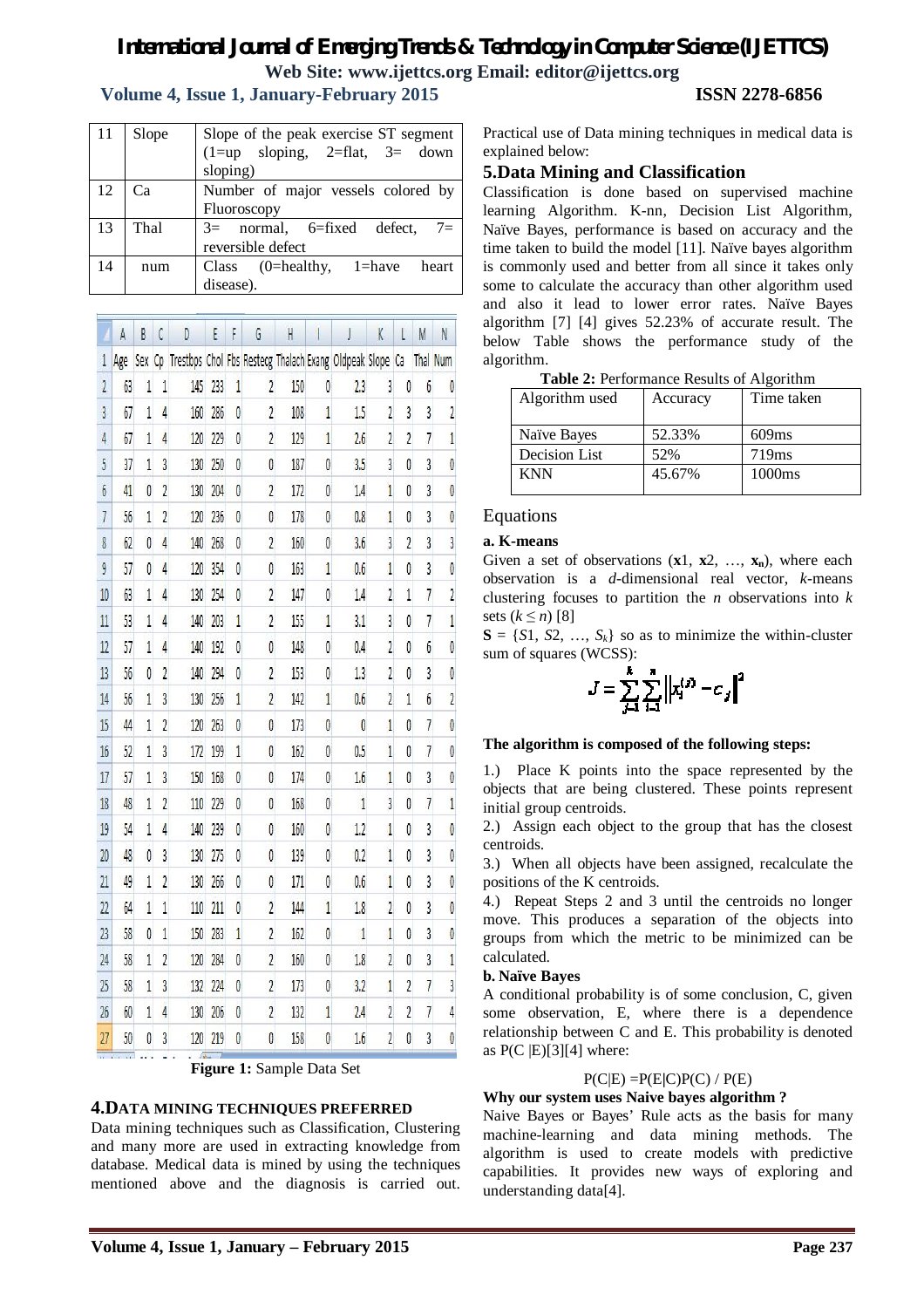# *International Journal of Emerging Trends & Technology in Computer Science (IJETTCS)* **Web Site: www.ijettcs.org Email: editor@ijettcs.org**

 **Volume 4, Issue 1, January-February 2015 ISSN 2278-6856**

### **6.IMPLEMENTATION**



An application in provided to the patient where he enters his details. Login is provided as it is unique to each patient from wherein authentication is done. After the patient is an authorized user he is given access to application GUI where he enters his symptoms. The symptoms are stored in the database and can be loaded, selected via CSV format [5] [6]. Information can be imported in the database via Excel files. Database is saved and loaded. Mining techniques are applied that is k-means and naïve bayes. K-means is applied at first. Clustering is done with respect to above parameters considering age as the primary parameter. After the age is clustered, various groups are formed. Naïve bayes is applied which gives the conditional probability of the patient who will suffer heart disease in the future with respect to rest of the parameters as declared above.



**Figure 3:** Graphical Accuracy of Methods [7]



**Figure 4:** Graphical Accuracy of Methods [7]

# **7.CONCLUSION**

The overall objective of our work is to predict accurately with less number of tests and attributes the presence of heart disease. In this paper, fourteen attributes are considered which form the primary basis for tests and give accurate results more or less. Many more input attributes can be taken but our goal is to predict with less number of attributes and faster efficiency to predict the risk of having heart disease at a particular age span. Two data mining classification techniques were applied namely K-means & Naive Bayes. As shown above, it is clear that Naïve Bayes has better accuracy in less time than others. This system can be further expanded. Other data mining techniques can also be used for predication e.g. Neural Networks, Time series, Association rules.

#### **FUTURE SCOPE**

Our system is could be used as a training tool for Nurses and Doctors who are freshly introduced in the field related to heart diseases. The system also has a feedback from the experienced doctors who can give their views and opinions about certain medicines /practices done by the doctor on the patient. Thus, the patient can have a choice in choosing the medicines he should take in order to have a healthier life. Moreover, if implemented on a large scale it can be used in medical facilities like hospital, clinics where a patient wouldn't have to wait in long queues for treatment if he is feeling symptoms related to heart disease. This system can further be developed for other diseases also [10]. As we have used MongoDB for our backend database the feature changes can be easily made without affecting our working system [13].

#### **Result Screenshots:-**

|                                |               |                       |                   |               |                   | <b>Decision Support in Heart Disease Prediction System</b> |                 |             |                     |                                               |                        |
|--------------------------------|---------------|-----------------------|-------------------|---------------|-------------------|------------------------------------------------------------|-----------------|-------------|---------------------|-----------------------------------------------|------------------------|
|                                |               |                       |                   |               |                   | <b>Using Naive Bayes</b>                                   |                 |             |                     |                                               |                        |
| <b>Decision Support System</b> |               |                       |                   |               |                   |                                                            |                 |             |                     |                                               |                        |
| AGE                            | SEX           | CHEST PAIN            | <b>RESTING BP</b> | Choisstrol    | <b>FASTING BS</b> | <b>RESTING ECG</b>                                         | EXERCISE IND.   | SLOPE       | <b>THAL</b>         | DIAGNOSIS                                     | MEDIONES               |
| <b>SENIOR</b>                  | <b>MALE</b>   | <b>TYPICAL ANGINA</b> | <b>HOOH</b>       | <b>MILD</b>   | <b>TRUE</b>       | SHOWING PROB.                                              | $14$            | <b>DOWN</b> | <b>EXED DEFECT</b>  | $250 - 4%$                                    | <b>Medicine S'</b>     |
| <b>SENIOR</b>                  | <b>MALE</b>   | <b>A SYMPTOMATIC</b>  | <b>RIGHT</b>      | HGH           | <b>FALSE</b>      | SHOWING PROR                                               | YES             | <b>FLAT</b> | <b>MORMAL</b>       | 250.15                                        | <b>Medicine 2</b>      |
| SENIOR                         | <b>MALE</b>   | <b>ASYMPTOMATIC</b>   | <b>NORMAL</b>     | MLD           | <b>FALSE</b>      | SHOWING PROB                                               | YES             | <b>FLAT</b> | REVERSABLE D        | 160.3%                                        | 'Medicine 4'           |
| MIDDLE AGED                    | MALE.         | NON-ANGINAL P.        | MILD              | HKiH          | <b>FALSE</b>      | <b>NORTAL</b>                                              | NO <sub>1</sub> | <b>DOWN</b> | <b>MORMAL</b>       | <b>CAN</b>                                    | 'Medicine 1'           |
| MIDOLE AGED                    | <b>FEMALE</b> | ATYPICAL ANGL.        | MILD              | MILD          | FALSE             | SHOWING PROR                                               | NO <sub>1</sub> | <b>UP</b>   | <b>NORMAL</b>       | <sts< td=""><td>'Medicine 1'</td></sts<>      | 'Medicine 1'           |
| SENIOR                         | MALE:         | ATYPICAL ANGL.        | <b>NORMAL</b>     | MILD          | <b>FALSE</b>      | <b>NORSEAL</b>                                             | NO <sub>1</sub> | up          | <b>NORMAL</b>       | <sos< td=""><td><b>Medicine 1</b></td></sos<> | <b>Medicine 1</b>      |
| <b>SENIOR</b>                  | <b>FEMALE</b> | <b>ASYMPTOMATIC</b>   | MILD              | HIGH          | <b>FALSE</b>      | SHOWING PROB.                                              | NO <sub>1</sub> | <b>DOWN</b> | NORMAL              | <b>GON</b>                                    | 'Medicine 1'           |
| <b>SENIOR</b>                  | <b>FEMALE</b> | <b>ASYMPTOMATIC</b>   | <b>NORSIAL</b>    | HGH           | <b>FALSE</b>      | <b>NORSEAL</b>                                             | YES             | <b>UP</b>   | <b>NORMAL</b>       | <50%                                          | 'Medicine 1'           |
| <b>SENIOR</b>                  | <b>MALE</b>   | <b>ASYMPTOMATIC</b>   | MILD              | HIGH          | <b>FALSE</b>      | SHOWING PROB                                               | NO <sub>1</sub> | <b>FLAT</b> | REVERSABLE D.       | >50 1%                                        | 'Medicine 2            |
| SENIOR                         | MALE.         | <b>ASYMPTOMATIC</b>   | MILD              | MID.          | <b>TRUE</b>       | SHOWING PROB.                                              | <b>YFS</b>      | <b>DOWN</b> | REVERSARLE D.,      | 250.3%                                        | <b>Medicine 4</b>      |
| SENIOR                         | <b>MALE</b>   | <b>ASYMPTOMATIC</b>   | <b>MILD</b>       | <b>NORMAL</b> | <b>FALSE</b>      | NORTAAL                                                    | NO <sub>1</sub> | <b>FLAT</b> | <b>FIXED DEFECT</b> | 150.25                                        | 'Medicine 3'           |
| SENIOR                         | <b>FEMALE</b> | ATYPICAL ANGL.        | MILD.             | HIGH          | <b>FALSE</b>      | SHOWING PROB.                                              | NO <sub>1</sub> | <b>FLAT</b> | <b>NORMAL</b>       | etan.                                         | 'Medicine 1'           |
| <b>SENIOR</b>                  | <b>MALE</b>   | NON-ANGINAL P.        | MILD              | HIGH          | TRUE              | SHOWING PROB.                                              | YF S            | <b>FLAT</b> | <b>FIXED DEFECT</b> | 150.25                                        | 'Medicine 3'           |
| MIDOLE AGED                    | <b>MALE</b>   | ATYPICAL ANGL.        | <b>NORMAL</b>     | HIGH          | <b>FALSE</b>      | <b>NORSEAL</b>                                             | NO <sub>1</sub> | UΡ          | REVERSABLE D.,      | <50%                                          | 'Medicine 1'           |
| <b>SENIOR</b>                  | <b>MALE</b>   | NON-ANGINAL P.        | HOGH              | NORMAL        | TRUE              | NORSAN                                                     | NO <sub>1</sub> | UP          | REVERSABLE D.,      | <50%                                          | 'Medicine 1'           |
| <b>SENIOR</b>                  | <b>MALE</b>   | NON-ANGINAL P.        | HOGH              | <b>NORMAL</b> | <b>FALSE</b>      | <b>NORSEAU</b>                                             | NO <sub>1</sub> | HD          | <b>NORMAL</b>       | <50%                                          | 'Medicine 1'           |
| SENIOR                         | <b>MALE</b>   | ATYPICAL ANGL.        | <b>NORMAL</b>     | <b>MILD</b>   | <b>FALSE</b>      | NORBIAS                                                    | NO <sub>1</sub> | <b>DOWN</b> | REVERSABLE D.       | <50%                                          | 'Medicine 1'           |
| SENIOR                         | MALE.         | <b>ASYMPTOMATIC</b>   | MILD              | <b>MILD</b>   | <b>FALSE</b>      | NORTHAL                                                    | NO <sub>1</sub> | up          | <b>NORMAL</b>       | ctas.                                         | <b>Medicine 1</b>      |
| SENIOR                         | <b>FEMALE</b> | NON-ANGINAL P.        | MILD              | HIGH          | <b>FALSE</b>      | <b>NORSEAS</b>                                             | NO <sub>1</sub> | UΡ          | <b>MORMAL</b>       | <50%                                          | <b>Medicine 1</b>      |
| SENIOR                         | <b>MALE</b>   | ATYPE AL ANGL.        | MILD              | HIGH          | <b>FALSE</b>      | <b>NORTAL</b>                                              | NO <sub>1</sub> | up          | NORMAL              | day.                                          | 'Medicine 1'           |
| <b>SENIOR</b>                  | <b>MALE</b>   | <b>TYPICAL ANGINA</b> | <b>NORMAL</b>     | <b>MILD</b>   | <b>FALSE</b>      | SHOWING PROB.                                              | YES             | <b>FLAT</b> | <b>MORMAL</b>       | <b>M0 1%</b>                                  | 'Medicine 2'           |
| <b>SENIOR</b>                  | <b>FEMALE</b> | <b>TYPICAL ANGINA</b> | HOGH              | HKIH          | <b>TRUE</b>       | SHOWING PROB.                                              | NO <sub>1</sub> | UP.         | MORRAN              | <50%                                          | 'Medicine 1'           |
| <b>SENIOR</b>                  | <b>MALE</b>   | ATYPICAL ANGL         | <b>NICIRBAAL</b>  | HKH           | <b>FALSE</b>      | SHOWING PROB                                               | NO <sub>1</sub> | <b>FLAT</b> | <b>NORMAL</b>       | das.                                          | 'Medicine 1'           |
| SENIOR                         | <b>MALE</b>   | NON-ANGINAL P.        | MILD.             | MILD          | <b>FALSE</b>      | SHOWING PROB.                                              | NO <sub>1</sub> | <b>HP</b>   | REVERSABLE D        | <50%                                          | 'Medicine 1'           |
| <b>SENIOR</b>                  | <b>MALE</b>   | <b>ASYMPTOMATIC</b>   | <b>MILD</b>       | MLD           | <b>FALSE</b>      | SHOWING PROB                                               | YES             | FLAT        | REVERSABLE D.       | 250.3%                                        | 'Medicine 4'           |
| SENIOR                         | <b>FEMALE</b> | NON ANGINAL P.        | <b>NORMAL</b>     | MILD.         | <b>FALSE</b>      | <b>NORTAL</b>                                              | NO <sub>1</sub> | <b>FLAT</b> | <b>MORMAL</b>       | <b>CON</b>                                    | 'Medicine 1'           |
| <b>SENIOR</b>                  | FEMALE        | NON-ANGINAL P.        | <b>NORSEAL</b>    | HGH           | <b>FALSE</b>      | <b>NORTAL</b>                                              | NO <sub>1</sub> | <b>UP</b>   | <b>NORMAL</b>       | 450%                                          | 'Medicine 1'           |
| <b>SENIOR</b>                  | <b>FEMALE</b> | <b>TYPICAL ANGINA</b> | HIGH              | <b>MILD</b>   | <b>FALSE</b>      | <b>NORTEAU</b>                                             | NO <sub>1</sub> | <b>DOWN</b> | <b>NORMAL</b>       | day.                                          | 'Medicine 1'           |
| <b>MIDOLE AGED</b>             | <b>MALE</b>   | <b>ASYMPTOMATIC</b>   | HOGH              | HIGH          | <b>FALSE</b>      | NORBAN                                                     | NO <sub>1</sub> | <b>UP</b>   | <b>NORMAL</b>       | das.                                          | 'Medicine 1'           |
| MIDDLE AGED                    | <b>MALE</b>   | <b>ASYMPTOMATIC</b>   | <b>NORSAL</b>     | NORMAL        | <b>FALSE</b>      | SHOWING PROB.                                              | YES             | <b>FLAT</b> | REVERSABLE D.       | 150.35                                        | 'Medicine 4'           |
| <b>SENIOR</b>                  | <b>FEMALE</b> | <b>TYPICAL ANGINA</b> | MILD.             | <b>MILD</b>   | <b>FALSE</b>      | <b>NORSEAU</b>                                             | NO <sub>1</sub> | UP          | <b>NORMAL</b>       | <6%                                           | 'Medicine 1'           |
| <b>SENIOR</b>                  | <b>MALE</b>   | <b>ASYMPTOMATIC</b>   | <b>NORMAL</b>     | <b>MLD</b>    | <b>TRUE</b>       | <b>NORTAL</b>                                              | YES             | up          | REVERSABLE D        | 150.25                                        | <b>Medicine 3</b>      |
| <b>SENIOR</b>                  | <b>MALE</b>   | NON-ANGINAL P.        | MILD              | HGH           | <b>FALSE</b>      | <b>NORBIAL</b>                                             | NO.             | UP          | MORMAL              | <50%                                          | 'Medicine 1'           |
| SENIOR                         | MALE.         | ΑΝΥΜΡΤΟΜΑΤΙΣ          | MILD              | MILD          | <b>FALSE</b>      | <b>NORTAL</b>                                              | NO <sub>1</sub> | <b>FLAT</b> | <b>REVERSARLED.</b> | >50.15                                        | 'Medicine <sub>7</sub> |
| MIDOLE AGED                    | <b>MALE</b>   | NON ANGINAL P.        | MILD              | <b>MILD</b>   | <b>FALSE</b>      | <b>NORTAL</b>                                              | YES             | UP          | <b>MORRAL</b>       | <50%                                          | <b>Wedicine 1</b>      |